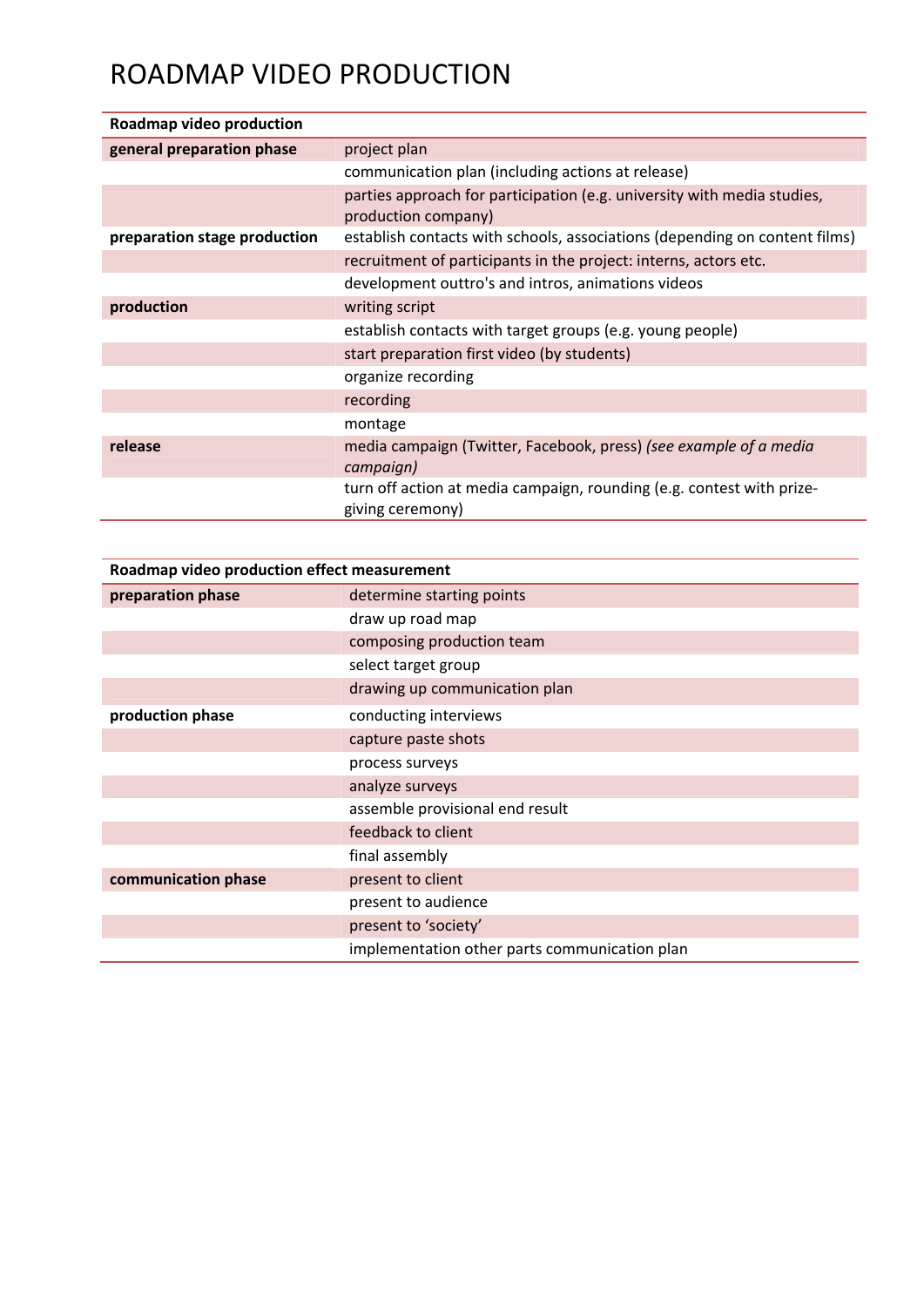### **Example of a media campaign: 'Think, don't drink'**

#### **Four movies:**

- ‐ School party ends in drama
- ‐ The drowned exam
- ‐ Failure on the soccer field
- ‐Just like his dad

### **Campaign**

The campaign 'Think, don't Drink' consists of four videos. From Thursday 8 December, two videos each week (on Thursday and Monday) will be communicated via social media and RTV NOF. Every video is accompanied by a contest. There is a press release for the campaign to publicize the campaign. After the campaign the prize winners are announced.

#### **Roadmap**

| <b>Date</b>   | <b>Activity</b>              | <b>Communication</b>        | <b>Comments</b>       |
|---------------|------------------------------|-----------------------------|-----------------------|
| $25$ nov. -   | Press release writing        |                             |                       |
| 01 dec.       |                              |                             |                       |
| $25$ nov. $-$ | Make friends on Facebook and | Social media                |                       |
| 08 dec.       | followers on Twitter         |                             |                       |
| 01 dec.       | Deadline press release       | Press release mail to local | In collaboration with |
|               |                              | newspapers and news sites   | municipality          |
|               |                              | (+ website                  |                       |
|               |                              | municipality/schools?)      |                       |
| 05 dec.       | Press release in             |                             |                       |
|               | newspapers/media             |                             |                       |
| 08 dec.       | Movie: School party ends in  | Youtube, Facebook, Hyves,   | Incl. contest         |
|               | drama                        | Twitter, RTV NOF *          |                       |
| 12 dec.       | Film: The drowned exam       | Youtube, Facebook, Hyves,   | Incl. contest         |
|               |                              | Twitter, RTV NOF *          |                       |
| 15 dec.       | Film: Failure on the soccer  | Youtube, Facebook, Hyves,   | Incl. contest         |
|               | field                        | Twitter, RTV NOF *          |                       |
| 19 dec.       | Film: Just like his dad      | Youtube, Facebook, Hyves,   | Incl. contest         |
|               |                              | Twitter, RTV NOF *          |                       |
| 21 dec.       | <b>Contest Deadline</b>      | Facebook, Hyves, Twitter    | On december 22,       |
|               |                              | (extra attention)           | 00:00 closure of the  |
|               |                              |                             | contest               |
| 22 dec.       | Contest raffle               | $\overline{\phantom{0}}$    |                       |
|               |                              |                             |                       |
| 23 dec.       | Publication                  | Press                       | Whether or not a      |
|               | winner (s)                   |                             | photo opportunity and |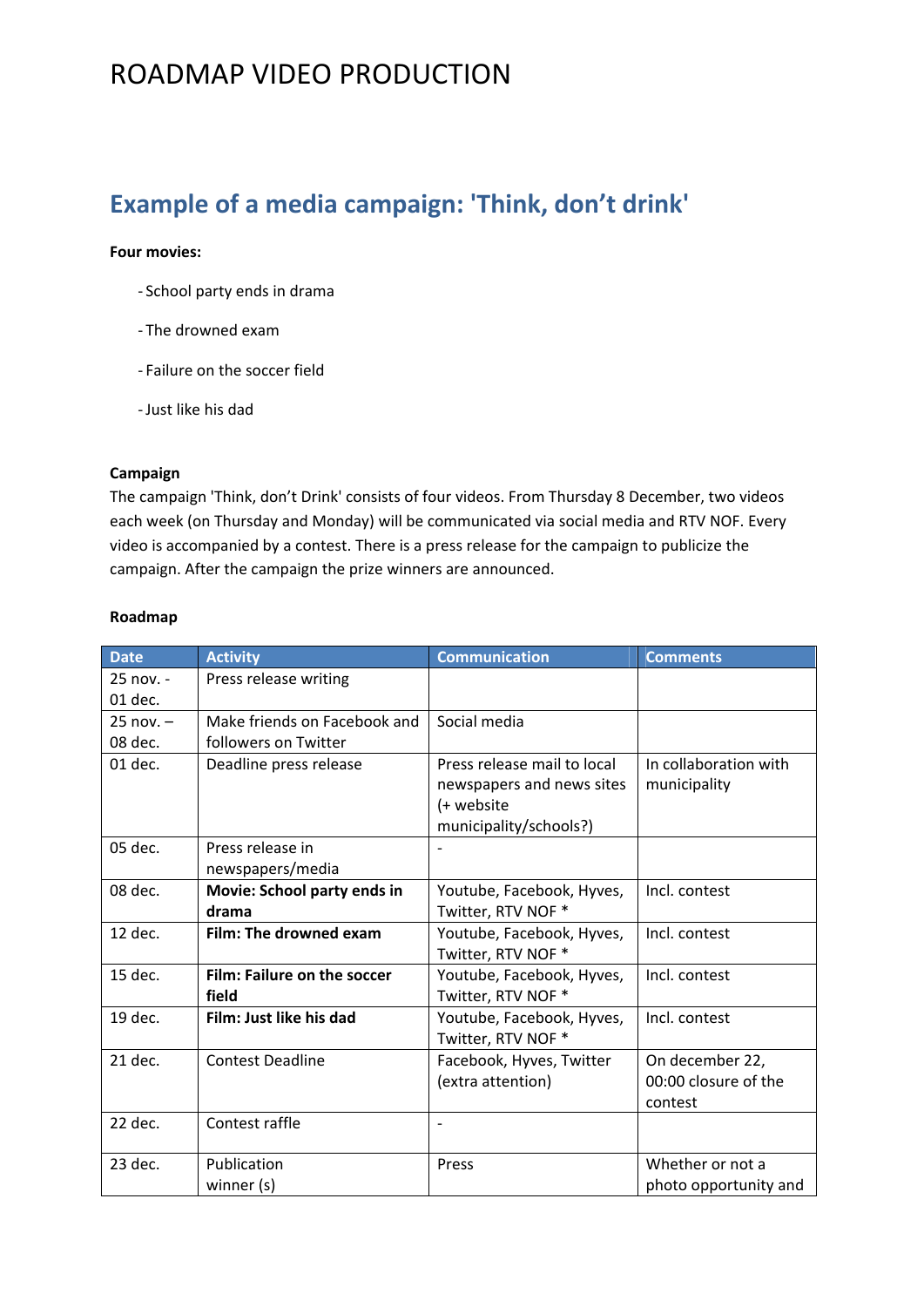\* It would be nice when the Twitter account of the municipality kollumerland retweets the tweets about the movies. The videos can also be placed on the website.

### **Contests**

| <b>Movie</b>                       | <b>Question</b>                                                                                                                                                                                                                     | <b>Good answer</b> |
|------------------------------------|-------------------------------------------------------------------------------------------------------------------------------------------------------------------------------------------------------------------------------------|--------------------|
| School party ends in drama         | What is the name of the permanent memory<br>impairment caused by prolonged excessive<br>alcohol consumption in combination with<br>vitamin B1 deficiency?<br>A. Korsakov's Syndrome<br>B. Asperger's syndrome<br>C. Liver Cirrhosis | $\overline{A}$     |
| The drowned exam                   | How much time does the liver need to break<br>down one glass of alcohol?<br>$A. 0.5 - 1$ hour<br>$B. 1 - 1.5$ hours<br>$C. 2 - 2.5$ hours                                                                                           | <sup>B</sup>       |
| <b>Failure on the soccer field</b> | By combining alcohol and energy drinks you<br>are less drunk. True or false?<br>A. true<br>B. not true                                                                                                                              | B                  |
| Just like his dad                  | What is binge drinking?<br>A. every day 2-3 glasses of alcohol<br>drinking<br>B. alcohol-free drink<br>C. drinking large amounts of alcohol in a<br>short time                                                                      | $\mathsf{C}$       |

### **Organization contest**

At every contest an email address (which one?) is mentioned where the answers can be sent. You make only chance on the price when you meet all four contests. Anita keeps in a document who participate and what their responses are.

### **Communication videos and the accompanying contest**

The videos are especially communicated via social media: Hyves, Facebook and Twitter. The videos can be found on Youtube. Here is linked to, but the movies are also put on Hyves and Facebook. Furthermore, tried to show the videos on RTV NOF. It would be nice if also the municipality Kollumerland c.a. wants to communicate the videos (additional channel).

The contest is only communicated via social media. On Youtube (on the day) under each video the associated price question. Via Twitter is there linked to these Youtube videos. In addition, you can tweet with an extra emphasis on winning a prize. On Hyves is there on every Monday and Thursday created a blog with a link to the movie (or the video itself) and the contest. Also on Facebook is every Monday and Thursday a video posted + the contest. The raffle prize: an Ipad.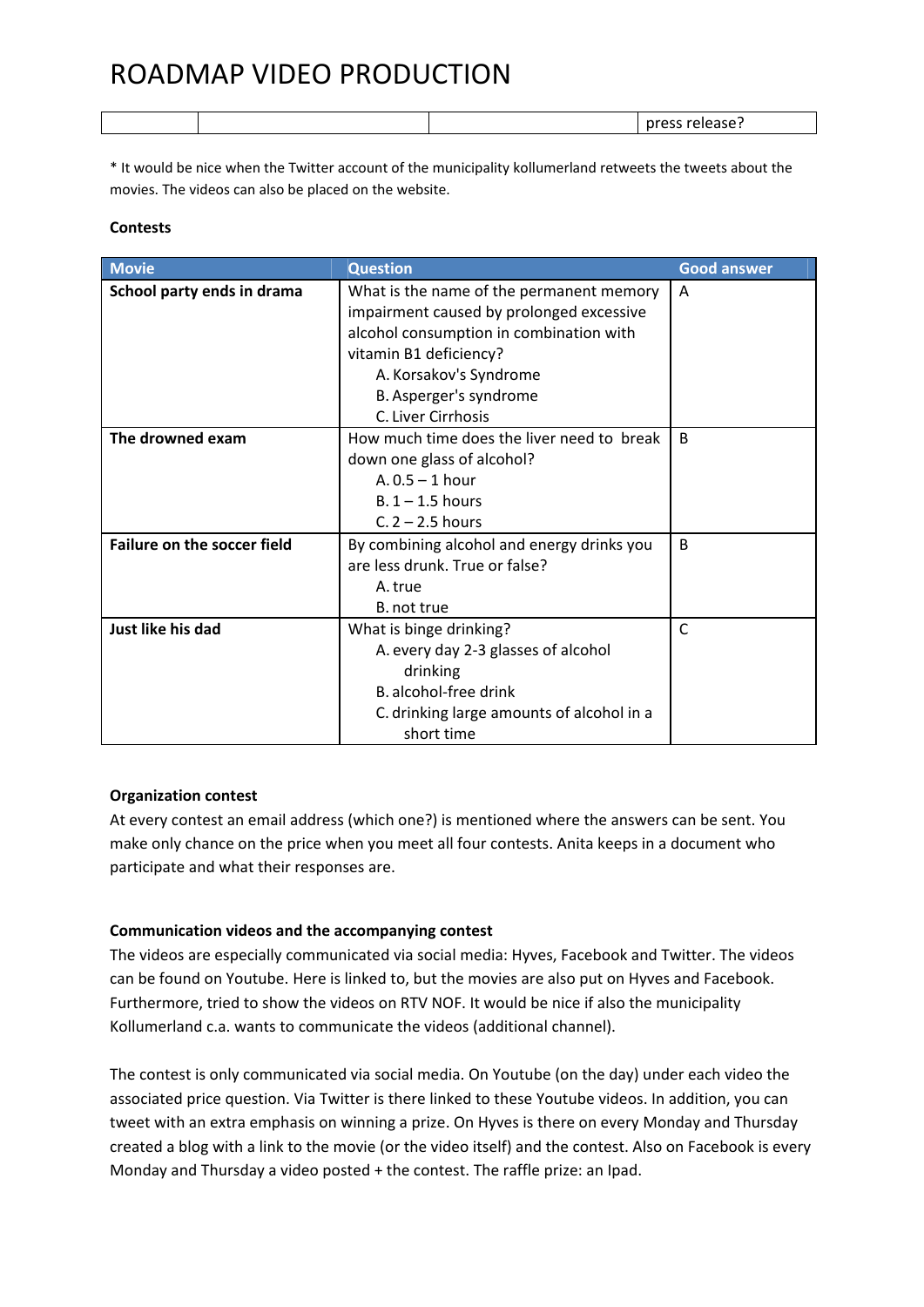### **Extra price**

In order to reach the widest audience, we must use the power of social media: make sure that as many people as possible get the face. The message must go to Twitter followers retweeting. In this way the followers of the people that see this post and this is becoming a bigger retweeting also audience. To ensure that as many people as possible the message go retweeting, we will raffle off a prize: a digital camera here.

### **Examples of Social Media**

#### **Example Twitter**



**Net\_Nix** NetNix Eerste video Tinke, Net Drinke online. Klik hier:  $\frac{http://linkfilm}{RT}$  RT = kans op digitale camera #tinkenetdrinke 8 Dec

#### **Example Hyves**

**Blog** 

**+** Plaats nieuwe blog

### **Tinke, net Drinke video 1**

8 dec, 12:22 The first video of Think, don't Drink is here to see. The question here at hear is:

What is the name of the permanent memory impairment that causes by prolonged excessive alcohol use in combination with vitamin B1 deficiency?

- (A). Korsakov's Syndrome
- (B). Asperger's syndrome
- (C). Liver Cirrhosis

Mail your answer to <emailadres>. **›** Read more

### **You'd like to win an Ipad?**

6 Dec, 13: 22 Win an Ipad? Then watch the next few weeks properly! Thursday the campaign start ' Think, don't Drink '. This campaign consists of four videos and lasts two weeks. Each